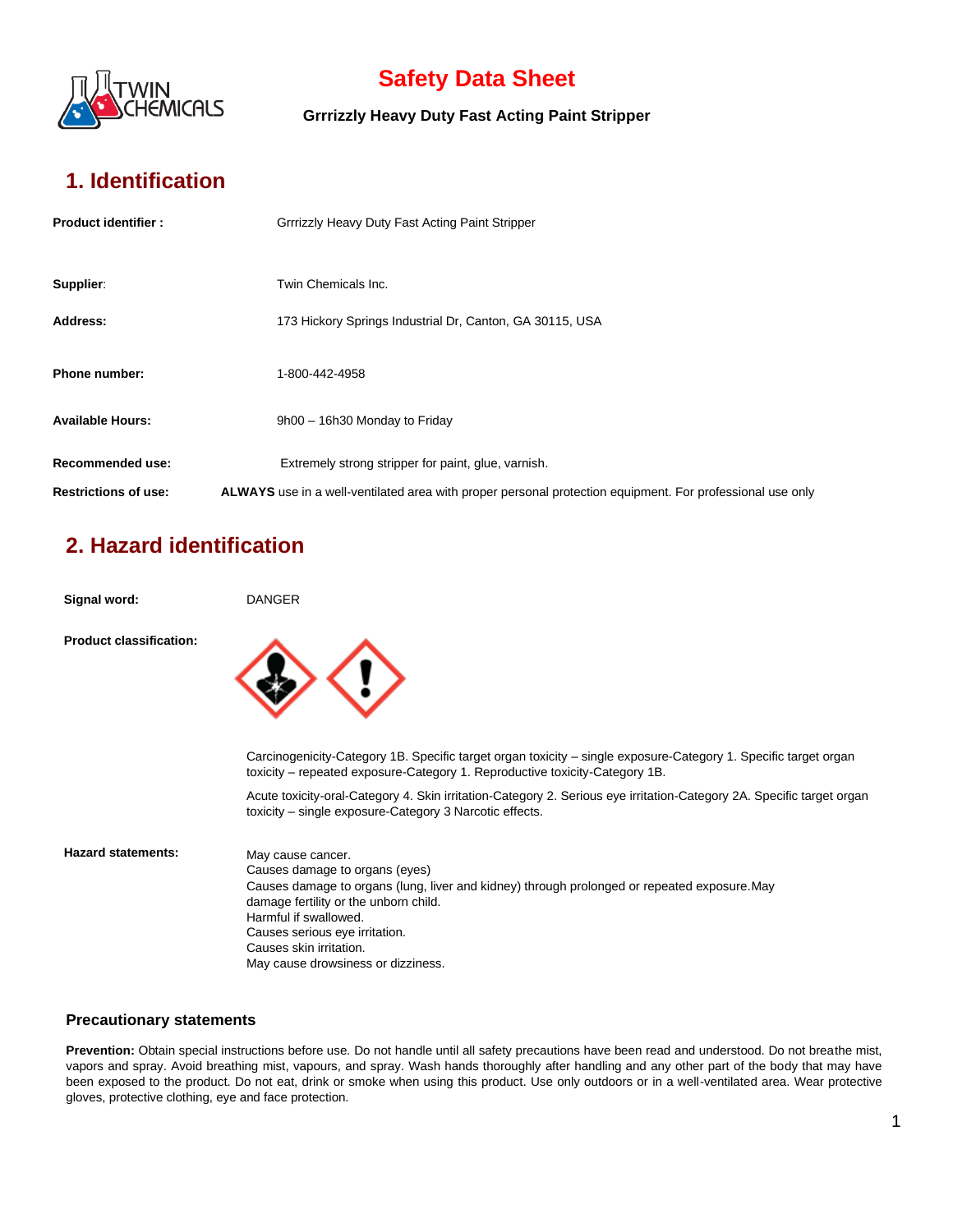

#### **Grrrizzly Heavy Duty Fast Acting Paint Stripper**

**Response:** IF SWALLOWED: Call a doctor. Rince mouth. IF ON SKIN: Wash with plenty of water. If skin irritation occurs: Get medical advice. Take off contaminated clothing and wash it before reuse. IF INHALED: Remove person to fresh air and keep comfortable for breathing. IF IN EYES: Rinse cautiously with water for several minutes. Remove contact lenses if present and easy to do. Continue rinsing. If eye irritation persists: Get medical advice. IF exposed or concerned: Call a POISON CENTER or a doctor. Call a POISON CENTER ou doctor if you feel unwell.

**Storage:** Store in a well ventilated place. Keep container tightly closed. Keep cool. Store locked up.

**Disposal:** Dispose of contents/container in accordance with local, regional, national and/or international regulations, as an halogenated solvent waste..

**Other hazards:** None significant

### **3. Composition**

| No | <b>ICAS No</b> | Common name and synonyms | Concentration % (w/w) |
|----|----------------|--------------------------|-----------------------|
|    | 75-09-2        | Methylene chloride       | 65.00 - 85.00         |
|    | 67-56-1        | Methanol                 | $5.00 - 10.00$        |
|    | 8052-41-3      | Stoddard solvent         | $1,00 - 5,00$         |
|    | 108-88-3       | Toluene.                 | $1,00 - 5,00$         |

The actual concentration range is withheld as a trade secret.

### **4. First-aid measures**

**If swallowed or if symptoms of overexposure occurs during use of this product, immediately contact a POISON CENTER, an EMERGENCY ROOM or a PHYSICIAN; ensure that the product safety data sheet is available.**

**Eye contact:** Check for and remove any contact lenses. Immediately flush eyes with plenty of water for at least 15 minutes, occasionally lifting the upper and lower eyelids. Get medical attention as soon as possible.

**Skin contact:** Remove contaminated clothing immediately. Wash the skin with soap and water. Thoroughly wash contaminated clothing. If irritation persists, consult a doctor.

**Inhalation:** Make sure the victim is accompanied. Move exposed person to fresh air. Keep this person warm and lying down. Loosen tight clothing such as a collar, tie, belt or waistband. If not breathing, if breathing is irregular or if respiratory arrest occurs, provide artificial respiration or oxygen by trained personnel. Get medical attention immediately.

**Ingestion:** Wash out mouth with water. Do not induce vomiting unless directed to do so by medical personnel. Never give anything by mouth to an unconscious person. Get medical attention immediately.

**Symptoms:** Red eyes, itching, blurred vision and tearing if directly exposed. Inhalation symptoms will resemble to drunkenness: decreased concentration and memory, sleep disturbances, irritability, headaches, nausea, vomiting and dizziness. Severe intoxication can lead to liver damage and death through hyperthermic coma and convulsions.

**Effects (acute or delayed):** Ingestion can lead to severe damage to vision acuity and even blindness. Will painfully, but reversibly irritate the eyes and skin if exposed directly. Will generate a narcotic effect if inhaled in large quantities. Alcohol consumption's effects will be increased after exposure and is strongly unadvised. Known to cause liver and kidney damages thorugh long term exposure.

**Immediate medical attention and special treatment:** Treat symptomatically. Contact poison treatment specialist immediately if large quantities have been ingested or inhaled,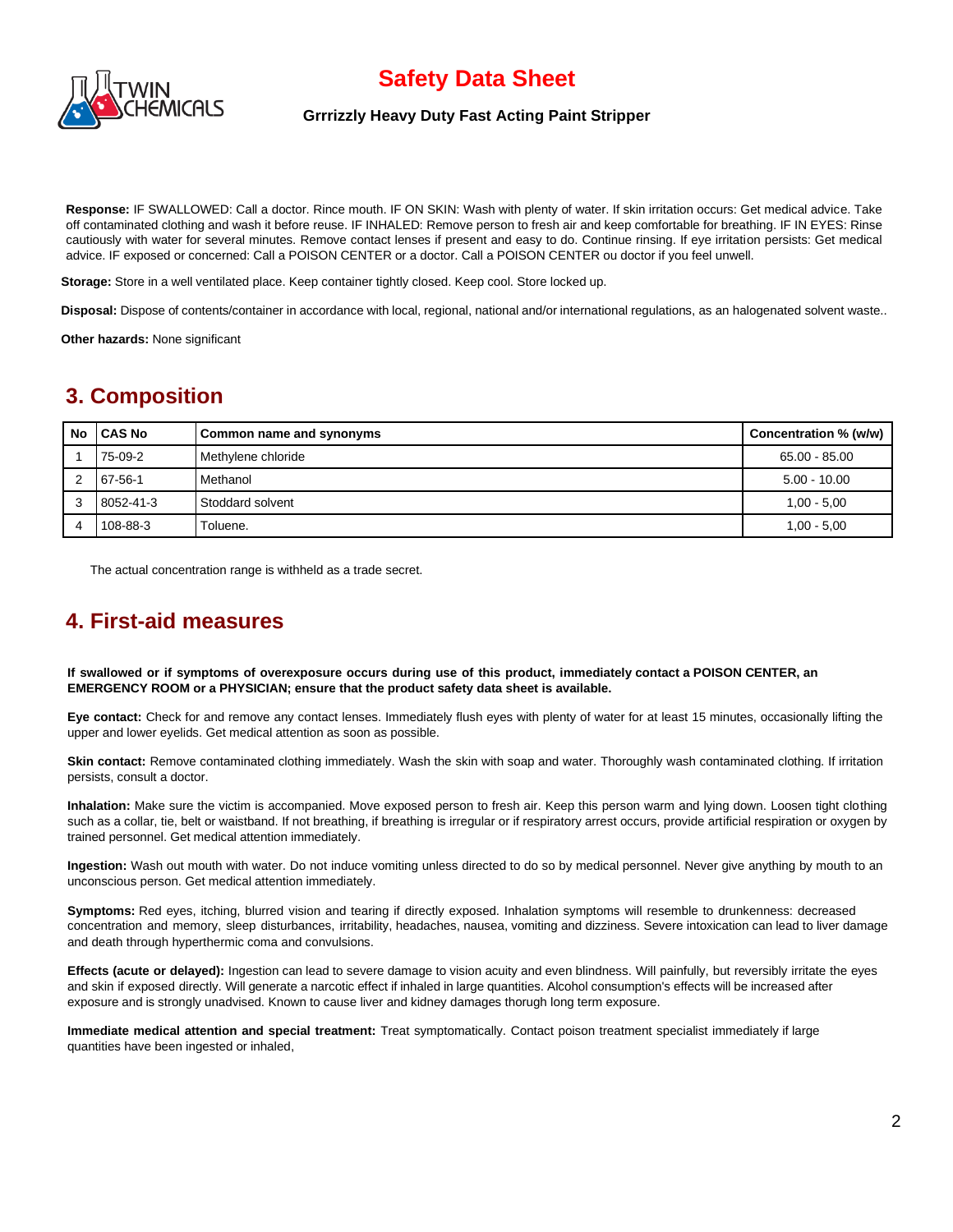

#### **Grrrizzly Heavy Duty Fast Acting Paint Stripper**

### **5. Fire-fighting measures**

**Suitable extinguishing media:** B type fire extinguisher is required. Sand and vermiculite are also a suitable. Water can only be used safely as a mist

**Unsuitable extinguishing media:** Direct jet of water should never be used directly on a solvent fire.

**Specific hazards arising from the hazardous product:** Non flammable in normal conditions, but, WILL RELEASE FATAL PHOSGENE FUMES IF BURNED,

**Hazardous combustion products:** Phosgene, Hydrogen chloride**,** Carbon monoxide and dioxide.

**Special protective equipment and precautions for fire-fighters:** Fire-fighters should wear appropriate protective equipment and self-contained breathing apparatus (SCBA) with a full face-piece operated in positive pressure mode.

### **6. Accidental release measures**

**Personal precautions:** No action shall be taken involving any personal risk or if you do not have suitable training or protection. Put on appropriate personal protective equipment (see Section 8) Evacuate surrounding areas. **Ventilate the spilling area. Wear appropriate respirator when ventilation is inadequate. Do not enter storage areas and confined spaces unless adequately ventilated**.

**Emergency procedures:** Begin by controlling the spread of the spill using absorbent pad, sand, vermiculite or any suitable absorbent. Control the vapor formation by spreading solvent absorbing material all over the spill. Inform the relevant authorities if the product has caused environmental pollution.

**Methods and materials for containment and cleaning up:** Stop leak if without risk. Move containers from spill area. Contain leaks and pick up with non-combustible absorbent materials such as earth oil pads and moss-based absorbent. Dispose of spill material accordingly to local regulations as a flammable waste.

## **7. Handling and storage**

**Precautions for safe handling:** Put on appropriate personal protective equipment (see Section 8). Workers should wash hands and face before eating, drinking and smoking. ). Eating, drinking and smoking should be prohibited in areas where this material is handled, stored and processed. Remove contaminated clothing and protective equipment before entering eating areas**. Avoid exposure through any routes : Inhalation, skin contact, ingestion , cross contamination**- obtain special instructions before use.. Do not ingest. **Use only with adequate ventilation. Wear appropriate respirator when ventilation is inadequate. Do not enter storage areas and confined spaces unless adequately ventilated**. Keep in the original container or an approved alternative made from a compatible material, kept tightly closed when not in use. Empty containers retain product residue and can be hazardous. Do not reuse container.

**Conditions for safe storage:** Store in accordance with local regulations. Store in original container protected from direct sunlight in a dry, cool and well-ventilated area, away from incompatible materials; This product attacks paint, varnish, plastics and any kind of coating that it gets in contact with. Heating elements from ventilation must be adequately protected from this product's vapor as they will generate highly corrosive hydrogen chloride gas when in contact. Metal storage cabinet is suitable for this product as well as HDPE plastic.

**Incompatibility:** Violently react with fine divided metals and reactive metal zinc dust and magnesium rods are example of plausible incompatible. This product is also incompatible with strong base and oxidizers.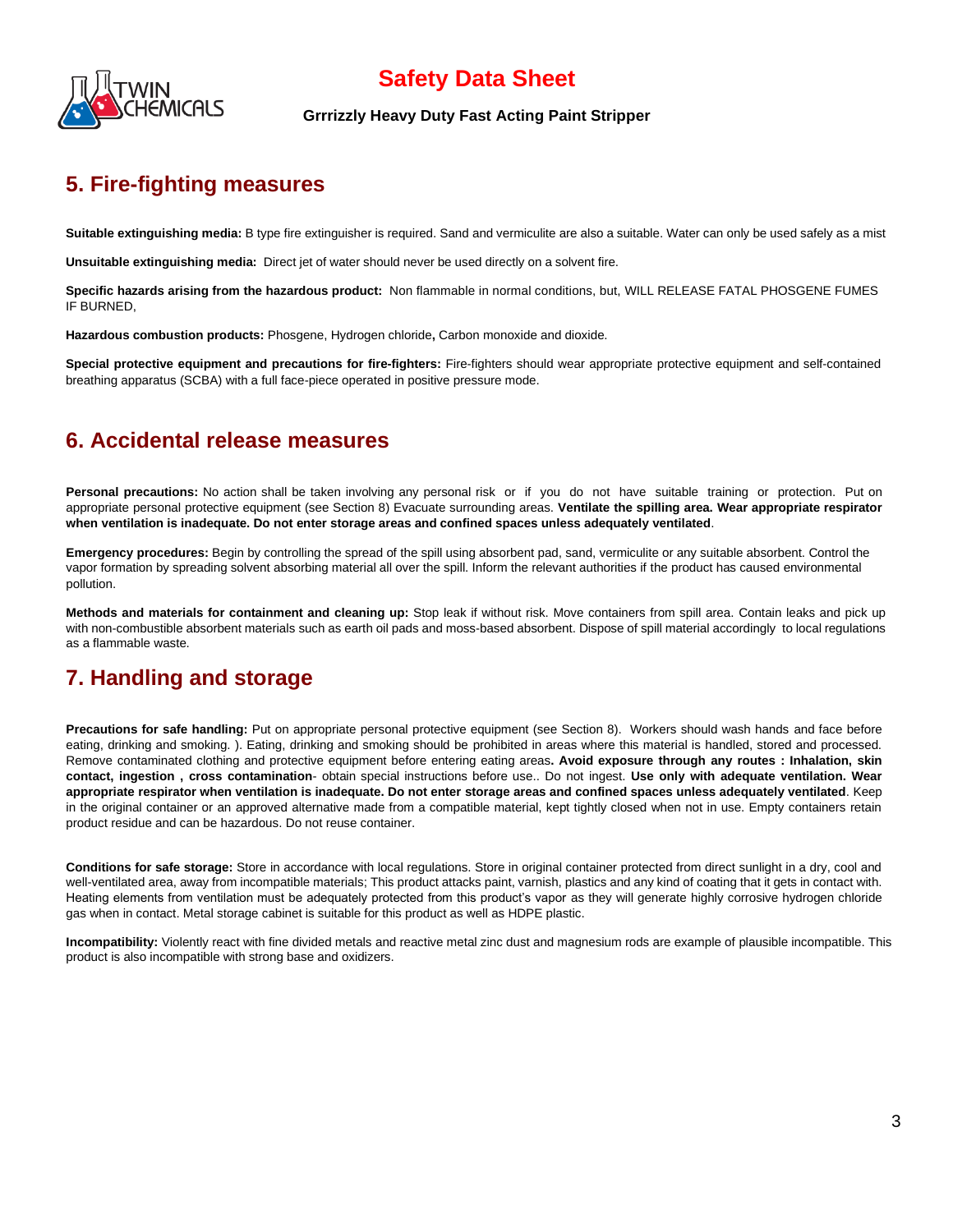

**Grrrizzly Heavy Duty Fast Acting Paint Stripper**

### **8. Exposure Controls/ Personal protection**

#### **United States**

| <b>No</b> | <b>CAS No</b> | Common name and synonyms | <b>IDLH</b>  | <b>Regulatory Limits</b> |                   |                                           | <b>Recommended Limits</b>                                  |                                        |
|-----------|---------------|--------------------------|--------------|--------------------------|-------------------|-------------------------------------------|------------------------------------------------------------|----------------------------------------|
|           |               |                          | <b>NIOSH</b> | <b>OSHA PEL</b>          |                   | California /<br><b>OSHA PEL</b>           | <b>NIOSH REL</b>                                           | <b>ACGIH ®</b><br>2019 TLV ®           |
|           |               |                          |              | ppm                      | mg/m <sup>3</sup> | 8-hour TWA<br>(ST) STEL<br>(C) Ceiling    | Up to<br>10-hour<br><b>TWA</b><br>(ST) STEL<br>(C) Ceiling | 8-hour TWA<br>(ST) STEL<br>(C) Ceiling |
|           | 75-09-2       | Methylene chloride       | 7990         | N/A                      | N/A               | N/A                                       | N/A                                                        | N/A                                    |
| 2         | 67-56-1       | Methanol                 | 6000         | 200                      | 260               | 200 ppm<br>(ST) 250<br>ppm(C)<br>1000 ppm | $200$ ppm<br>(ST) 250<br>ppm                               | 200 ppm<br>(ST) 250<br>ppm             |
| 3         | 8052-41-3     | Stoddard solvent         | 20000        | 500                      | 2900              | $100$ ppm                                 | 350 mg/m3<br>$(C)$ 1800<br>mg/m3<br>$[15-min]$             | $100$ ppm                              |
| 4         | 108-88-3      | Toluene.                 | 1885         | N/A                      | N/A               | N/A                                       | N/A                                                        | N/A                                    |

IDHL: Immediately Dangerous to Life or Health Concentrations

NIOSH: National Institute for Occupational Safety and Health

OSHA: Occupational Safety and Health Administration

PEL: Permissible Exposure Limits

California / OSHA: California Division of Occupational Safety and Health

REL: Recommended Exposure Limits

ACGIH ®: American Conference of Governmental Industrial Hygienists

TLV ®: Threshold Limit Values

**Appropriate engineering controls: Use only with adequate ventilation**. Use process enclosures, local exhaust ventilation or other engineering controls to keep worker exposure to airborne contaminants below any recommended or statutory limits. The engineering controls also need to keep gas, vapor or dust concentrations below any lower explosive limits. Use explosion-proof ventilation equipment.

**Individual protection measures:** Wash hands, forearms and face thoroughly after handling chemical products, before eating, smoking and using the lavatory and at the end of the working period. Appropriate techniques should be used to remove potentially contaminated clothing. Wash contaminated clothing before reusing. Ensure that eyewash stations and safety showers are close to the workstation location.

**Eyes:** DO NOT WEAR CONTACT LENSES Wear safety goggles.

**Hands:** Chemical-resistant reusable gloves are necessary to handle this chemical*. Super Remover Stripping gloves* are suitable and provide adequate hand protection to handle this kind of product. Will readily permeate through nitrile disposable gloves.

**Respiratory:** Organic vapor protection cartridges are suitable. Highly volatile compounds (such as methylene chloride, acetone and methyl acetate) will reduce the service time of the cartridges. If workers are exposed to concentrations above the exposure limit, they must use appropriate, certified respirators. Use a properly fitted, air-purifying or air-fed respirator complying with an approved standard if a risk assessment indicates this is necessary. Respirator selectionmust be based on known or anticipated exposure levels, the hazards of the product and the safe working limits of the selected respirator.

Québec only: Care must be taken to minimize exposure, according to Section 42 of RROHS. An example of these measures includes the single use of respiratory cartridges.

**Others:** Wear protective clothing with long sleeves and appropriate safety shoes at all times.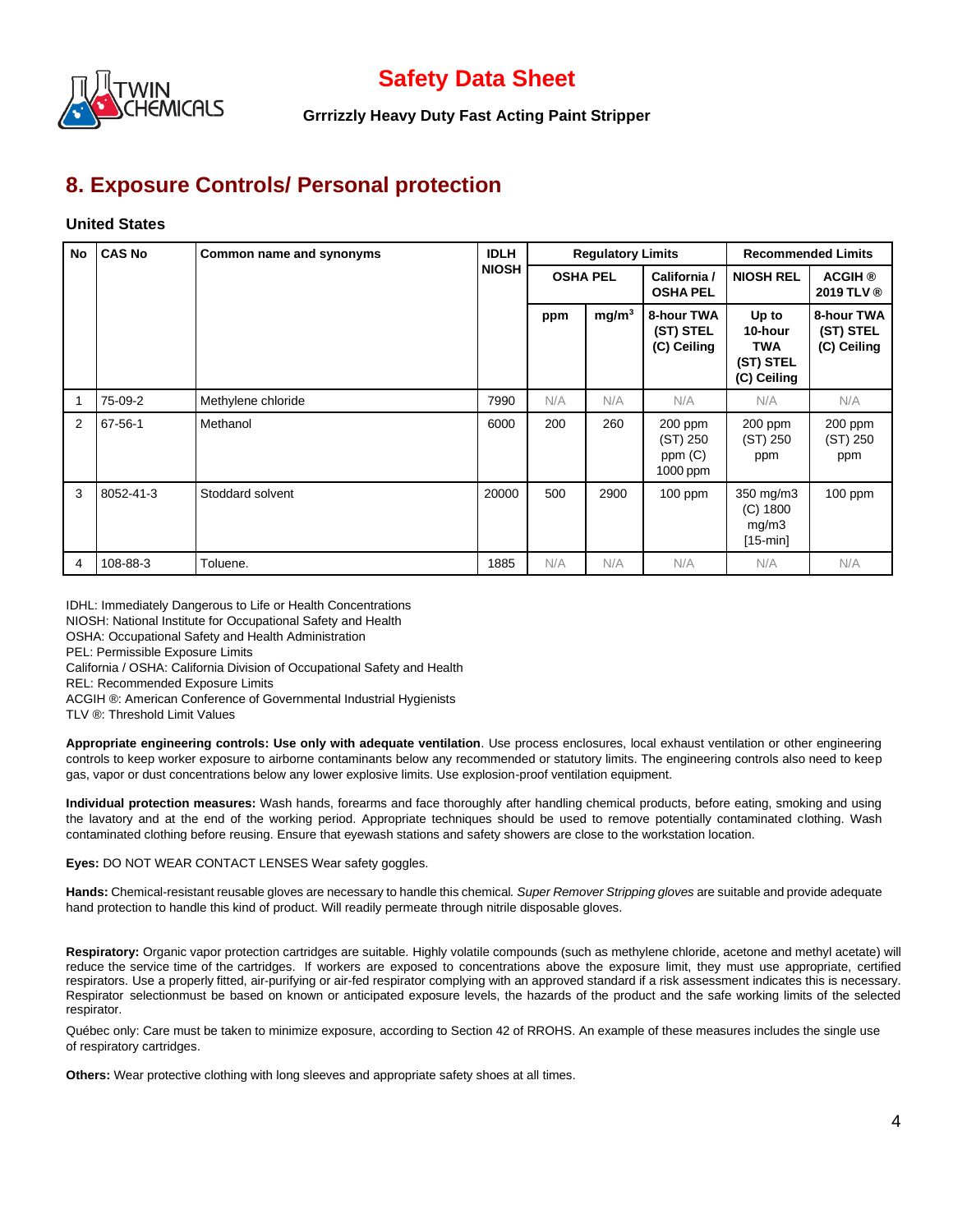

**Grrrizzly Heavy Duty Fast Acting Paint Stripper**

## **9. Physical and chemical properties**

**Appearance:** Gel-like liquid **Colour:** Clear **Odour:** Sweet, **ether-Like Odor threshold:** 214 ppm **pH:** Not applicable **Acid reserve:** Not applicable **Alkali reserve:** Not applicable **Melting/Freezing point:** -97 °C (-142 °F) **Initial Boiling point/boiling range:** 40 °C (104 °F) **Flash point:** Not applicable **Flammability (Solid, Gas):** Not applicable **Lower flammable/explosive limit:** Not-applicable **Upper flammable/explosive limit:** Not applicable **Auto-ignition temperature:** > 400 °C (> 752 °F) **Evaporation rate:** 4.3 (Butyl acetate = 1) **Vapour pressure:** 3.49 mmHg at 20 °C **Vapour density: 2,00 (air = 1) Specific gravity:** 1.211 kg/L at 20 °C (water = 1) **Solubility in water: Partial Partition coefficient – n-octanol/water (Log Kow):** -1.24 **Decomposition temperature:** 120 °C (248 °F) **Kinematic viscosity:**  $> 40$  mm<sup>2</sup>/s (at 25 °C) (product boils at 40 °C)

## **10. Stability and reactivity**

**Reactivity:** Exposure to direct sunlight can cause the formation of carbon monoxide and phosgene.

**Chemical stability:** Stable under recommended conditions of storage and handling. Long term exposure to direct sunlight may lead to carbon monoxide formation.

**Possibility of hazardous reactions:** No dangerous or polymerization reactions will not occur under normal conditions of use. Danger of explosion when heated. Acetone reacts violently with chlorinating agents to generate toxic chlorinated hydrocarbon.

**Conditions to avoid:** Static electricity or any ignition sources, KEEP AWAY FROM OXIDIZING material

**Incompatible materials:** This product attacks certain types of plastic, rubber or coatings.

**Hazardous decomposition products:** Carbon monoxide and dioxide. Hydrochloric acid and Phosgene.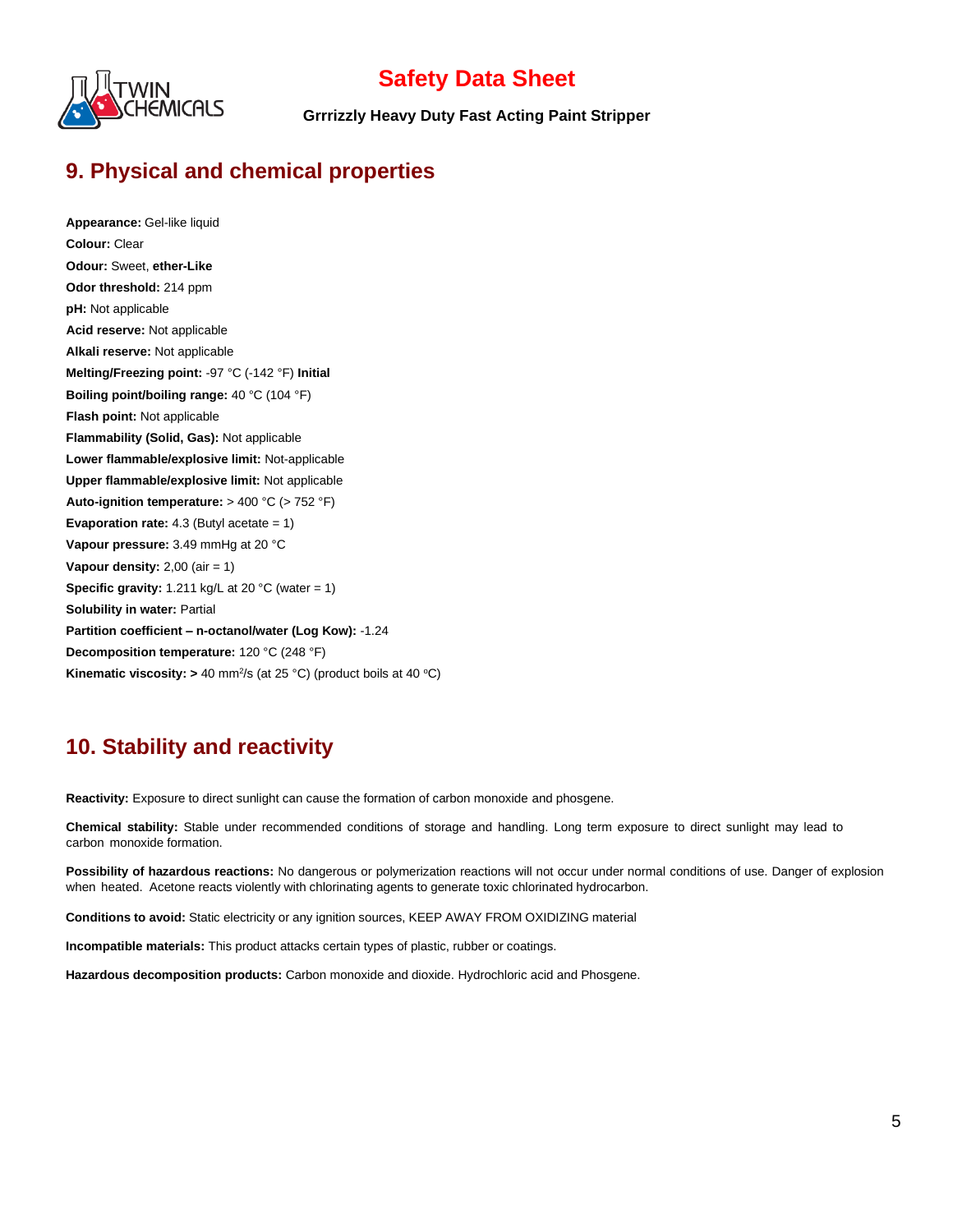

**Grrrizzly Heavy Duty Fast Acting Paint Stripper**

# **11. Toxicological information**

| No | <b>CAS No</b> | Common name and synonyms            | $LD_{50}$ oral<br>mg/kg | $LD_{50}$ skin<br>mg/kg | $LC_{50}$<br>inhalation<br>ppmV 4h -<br>gases | $LC_{50}$<br>inhalation<br>mg/l 4h -<br>vapours | $LC_{50}$<br>inhalation<br>$mq/l$ 4h -<br>dusts-mist |
|----|---------------|-------------------------------------|-------------------------|-------------------------|-----------------------------------------------|-------------------------------------------------|------------------------------------------------------|
|    | 75-09-2       | Methylene chloride. Dichloromethane | 1410                    | > 2000                  | N/A                                           | 49.5                                            | >10.00                                               |
| 2  | 67-56-1       | Methyl alcohol. Methanol            | 100                     | 15800                   | N/A                                           | 59.50                                           | > 9.5                                                |
| 3  | 8052-41-3     | Stoddard solvent                    | > 5000                  | > 3000                  | N/A                                           | > 20.00                                         | > 5.50                                               |
| 4  | 108-88-3      | Toluene. Methyl benzene             | 5600                    | 12000                   | N/A                                           | 30.15                                           | > 7.50                                               |

**Routes of exposure:** This product is absorbed through the respiratory tract, skin and gastrointestinal tract.

**Symptoms:** Euphoria and desorientation. The main symptoms of intoxication include headache, nausea, vomiting, weakness, loss of appetite, fatigue, sweating, fever, tachycardia and dyspnea. In the most severe cases, convulsions, hyperthermic coma, liver damage are reported and sometimes death.

**Delayed and immediate effects:** Can cause major depression of the central nervous system. May cause lung, liver and kidney damage. Moderate to severe irritation of the eyes and skin. Significant changes in visual acuity and even blindness.

**Respiratory and skin sensitization:** This product is not a respiratory or skin sensitizer.

| No             | <b>CAS No</b> | Common name and synonyms            | <b>IARC</b> | <b>ACGIH</b>   | <b>Mutagenicity</b>                                                                   | <b>Effect on</b><br>reproduction                                                                          |
|----------------|---------------|-------------------------------------|-------------|----------------|---------------------------------------------------------------------------------------|-----------------------------------------------------------------------------------------------------------|
| 1              | 75-09-2       | Methylene chloride. Dichloromethane | 2A          | A2             | The data do not<br>allow for an<br>adequate<br>assessment of<br>mutagenic<br>effects. | Experimental<br>teratogen.                                                                                |
| $\overline{2}$ | 67-56-1       | Methyl alcohol. Methanol            | 4           | A <sub>5</sub> | The data do not<br>allow for an<br>adequate<br>assessment of<br>mutagenic<br>effects. | Possible risk of<br>impaired fertility.<br>Possible risk of<br>harm to the unborn<br>child.               |
| 3              | 8052-41-3     | Stoddard solvent                    | 3           | A4             | The data do not<br>allow for an<br>adequate<br>assessment of<br>mutagenic<br>effects. | No effects shown.                                                                                         |
| 4              | 108-88-3      | Toluene. Methyl benzene             | 3           | A4             | The data do not<br>allow for an<br>adequate<br>assessment of<br>mutagenic<br>effects. | It has an<br>embryotoxic and /<br>or fetotoxic in<br>animals. It can<br>cause sperm<br>damage in animals. |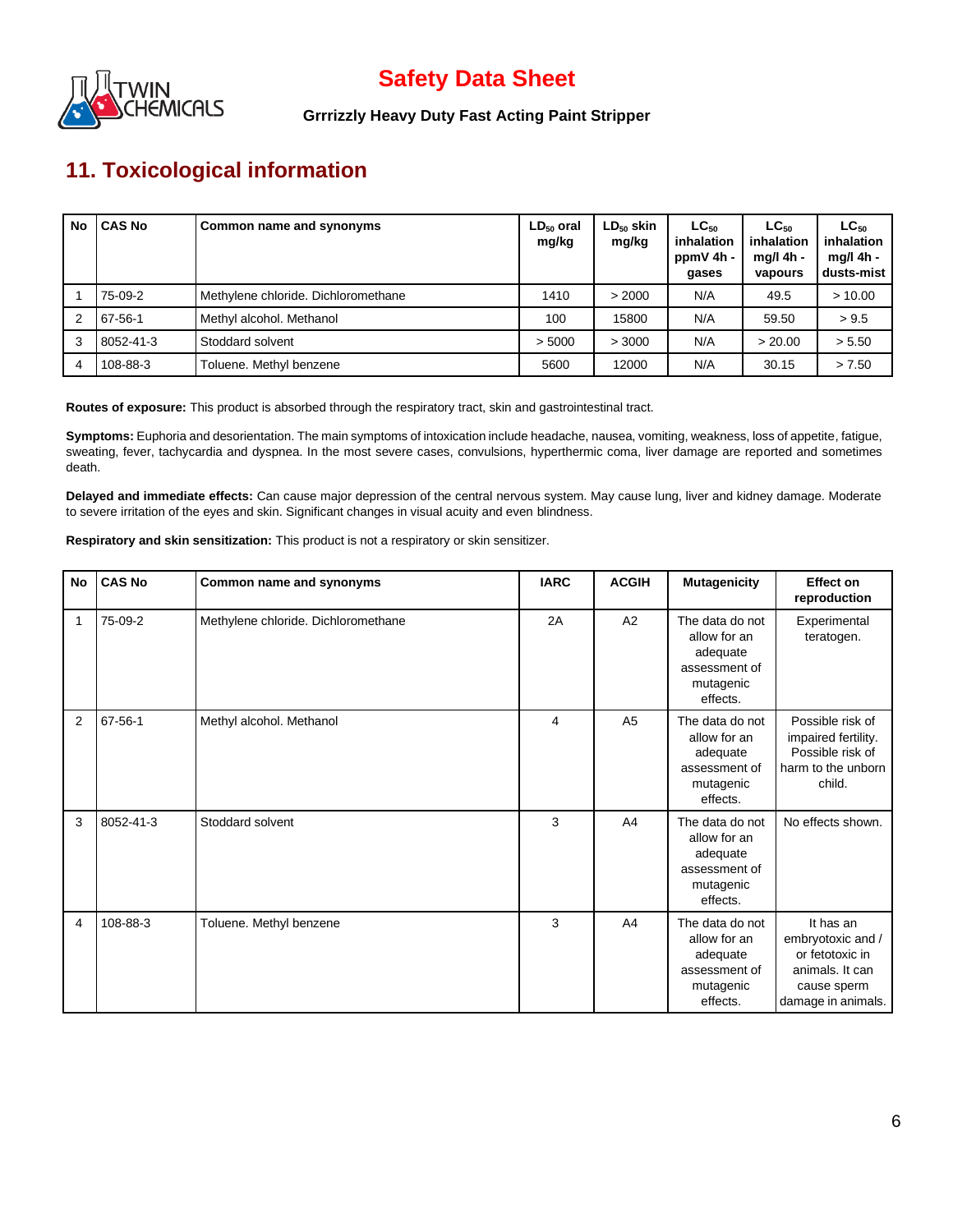

#### **Grrrizzly Heavy Duty Fast Acting Paint Stripper**

#### **Cancer classification under IARC (International Agency for Research on Cancer)**

Group 1: carcinogenic to humans. Group 2A: probably carcinogenic to humans. Group 2B: possibly carcinogenic to humans. Group 3: not classifiable as to its carcinogenicity to humans.

Group 4: probably not carcinogenic to humans.

#### **Cancer classification under ACGIH (American Conference of Governmental Industrial Hygienists)**

Group A1: confirmed human carcinogen.

Group A2: suspected human carcinogen.

Group A3: confirmed animal carcinogen with unknown relevance to humans.

Group A4: not classifiable as a human carcinogen.

Group A5: not suspected as a human carcinogen.

## **12. Ecological information**

| No | <b>CAS No</b> | Common name and synonyms            | %        | <b>Persistent</b> | Bio-<br>accumulation | <b>Aquatic</b><br>ecotoxicity |
|----|---------------|-------------------------------------|----------|-------------------|----------------------|-------------------------------|
|    | 75-09-2       | Methylene chloride. Dichloromethane | $5 - 10$ | Yes               | No.                  | No                            |
| 2  | 67-56-1       | Methyl alcohol. Methanol            | $5 - 10$ | Yes               | N <sub>o</sub>       | No                            |
| 3  | 8052-41-3     | Stoddard solvent                    | $1-5$    | <b>No</b>         | Yes                  | Yes                           |
| 4  | 108-88-3      | Toluene. Methyl benzene             | $1 - 5$  | Yes               | No                   | Yes                           |

| No | <b>CAS No</b> | Common name and synonyms            | %        | <b>Ecotoxicity for</b><br>aquatic<br>organisms -<br>Short term | <b>Ecotoxicity for</b><br>aquatic<br>organisms -<br>Long term | <b>Environnement</b><br>al effects                   |
|----|---------------|-------------------------------------|----------|----------------------------------------------------------------|---------------------------------------------------------------|------------------------------------------------------|
|    | 75-09-2       | Methylene chloride. Dichloromethane | 65-85    | No known<br>adverse effect<br>to aquatic life.                 | No known<br>adverse effect<br>to aquatic life.                | No known<br>adverse effect<br>to the<br>environment. |
| 2  | 67-56-1       | Methyl alcohol. Methanol            | $5 - 10$ | No known<br>adverse effect<br>to aquatic life.                 | No known<br>adverse effect<br>to aquatic life.                | No known<br>adverse effect<br>to the<br>environment. |
| 3  | 8052-41-3     | Stoddard solvent                    | $1 - 5$  | No known<br>adverse effect<br>to aquatic life.                 | No known<br>adverse effect<br>to aquatic life.                | No known<br>adverse effect<br>to the<br>environment. |
| 4  | 108-88-3      | Toluene. Methyl benzene             | $1 - 5$  | No known<br>adverse effect<br>to aquatic life.                 | No known<br>adverse effect<br>to aquatic life.                | No known<br>adverse effect<br>to the<br>environment. |

### **13. Disposal considerations**

**Methods of disposal:** The generation of waste should be avoided or minimized wherever possible. Dispose of surplus and non-recyclable productsvia a licensed waste disposal contractor **as an halogenated solvent waste**. Disposal of this product, solutions and any by-products should at all times comply with the requirements of environmental protection and waste disposal legislation and any regional local authority requirements. Empty containersor liners may retain some product residues. Vapor from product residues may create a highly flammable or explosive atmosphere inside the container. Do not cut, weld or grind used containers unless they have been cleaned thoroughly internally.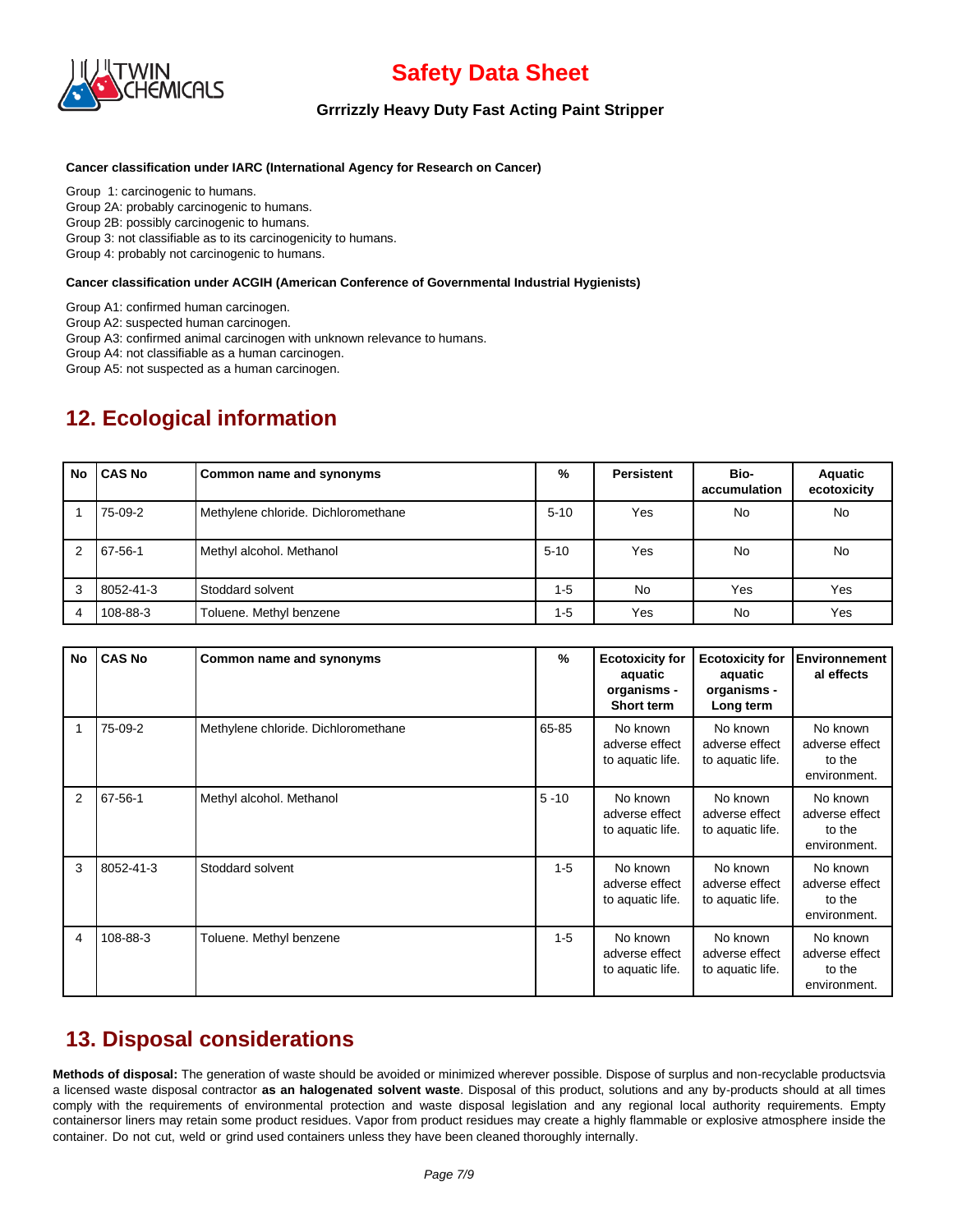

#### **Grrrizzly Heavy Duty Fast Acting Paint Stripper**

# **14. Transport information**

|                                      | <b>TDG</b>             | <b>DOT</b>             | <b>IMDG</b>            | <b>IATA</b>            |
|--------------------------------------|------------------------|------------------------|------------------------|------------------------|
| UN Number                            | 1593                   | 1593                   | 1593                   | 1593                   |
| <b>Proper shipping name</b>          | <b>DICHLOROMETHANE</b> | <b>DICHLOROMETHANE</b> | <b>DICHLOROMETHANE</b> | <b>DICHLOROMETHANE</b> |
| <b>Transport hazard</b><br>class(es) | 6.1                    | 6.1                    |                        | 6.1                    |
| <b>Packing group</b>                 | Ш                      | Ш                      | Ш                      | Ш                      |

#### **United States - Reportable Quantities (RQ)**

| No | <b>CAS No</b> | Common name and synonyms            | RQ lbs (kg) |
|----|---------------|-------------------------------------|-------------|
|    | 75-09-2       | Methylene chloride. Dichloromethane | 1000 (454)  |
|    | 67-56-1       | Methyl alcohol. Methanol            | 5000 (2270) |
|    | 108-88-3      | Toluene. Methyl benzene             | 1000 (454)  |

#### **Other information**

**Marine pollutant:** No

#### **Exemption for limited quantity:** 5 L

In accordance with the Canadian Transport of Dangerous Goods regulations by Road, we use the 1.17 exemption when applicable. In accordance with49 CFR article 172.315 for transportation by a mode other than air, we use the Limited quantities exemption when applicable.

**Special precautions:** Not applicable

**Other exemptions:** Not applicable

## **15. Regulatory information**

**Canada**

| No | <b>CAS No</b> | Common name and synonyms            | %              | <b>DSL</b> | <b>NDSL</b> | <b>NPRI</b> |
|----|---------------|-------------------------------------|----------------|------------|-------------|-------------|
|    | 75-09-2       | Methylene chloride. Dichloromethane | 65.00 - 85.00  |            |             |             |
|    | 67-56-1       | Methyl alcohol. Methanol            | $5.00 - 10.00$ |            |             |             |
|    | 8052-41-3     | Stoddard solvent                    | 2.90           |            |             |             |
|    | 108-88-3      | Toluene. Methyl benzene             | 2.20           |            |             |             |

#### **United States**

| No. | <b>ICAS No</b> | Common name and synonyms            | %              | <b>TSCA</b>  | <b>PROP-65</b> | <b>RTK</b> |
|-----|----------------|-------------------------------------|----------------|--------------|----------------|------------|
|     | 75-09-2        | Methylene chloride. Dichloromethane | 65.00 - 85.00  | $\checkmark$ |                |            |
|     | 67-56-1        | Methyl alcohol. Methanol            | $5.00 - 10.00$ |              |                |            |
| 3   | 8052-41-3      | Stoddard solvent                    | 2.90           |              |                |            |
|     | 108-88-3       | Toluene. Methyl benzene             | 2.20           |              |                |            |

*The customer is responsible for determining the PPE (personal protection equipment) code for this material.*

*The classification of the product and the SDS were developped in accordance with HPR and HazCom 2012.*